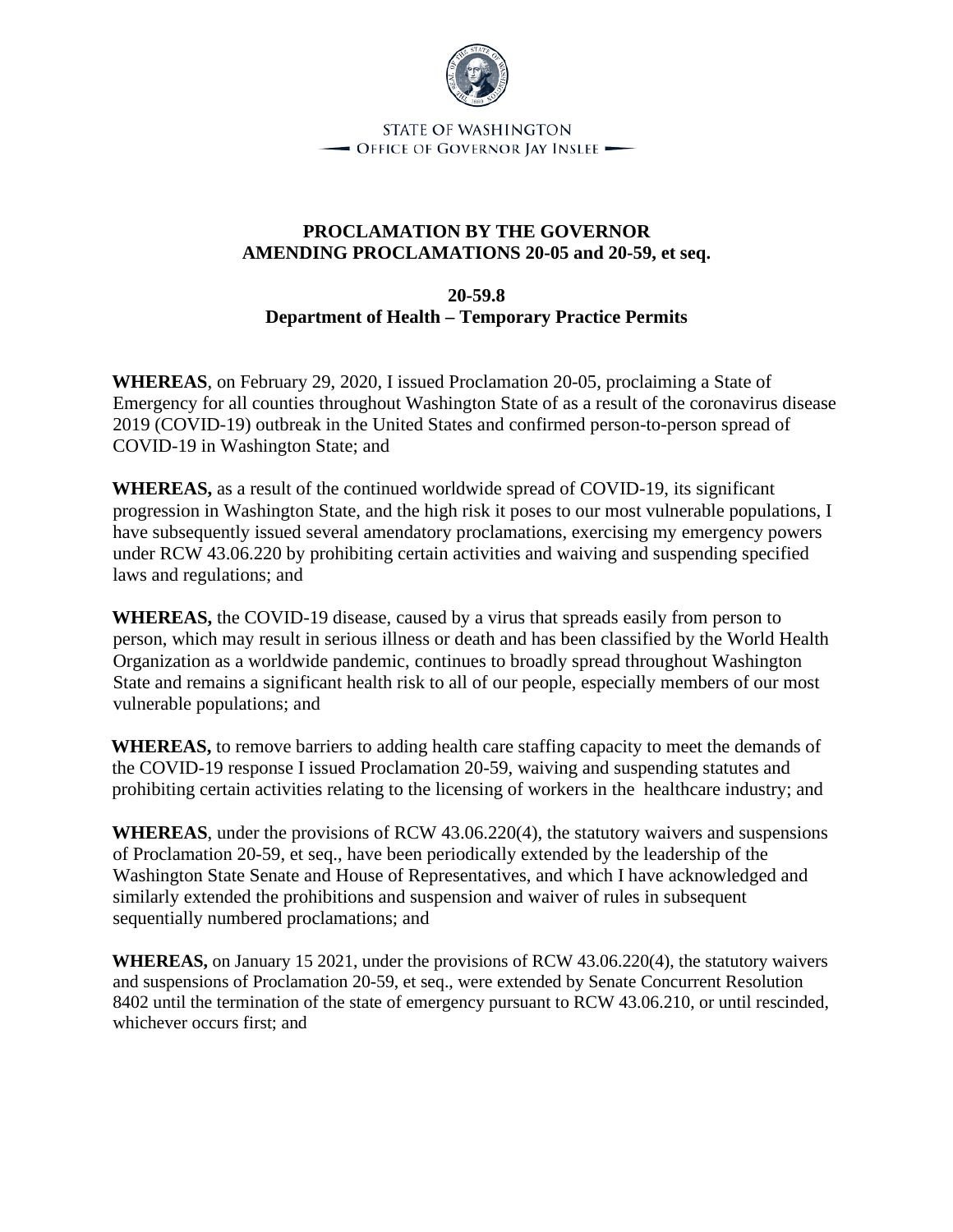**WHEREAS**, the Department of Health indicates that cases of COVID-19 in Washington State and associated deaths continue to increase, demonstrating the ongoing, present threat of this lethal disease; and

**WHEREAS,** the worldwide COVID-19 pandemic and its progression in Washington State continue to threaten the life and health of our people as well as the economy of Washington State, and remain a public disaster affecting life, health, property or the public peace; and

**WHEREAS**, the Washington State Department of Health continues to maintain a Public Health Incident Management Team in coordination with the State Emergency Operations Center and other supporting state agencies to manage the public health aspects of the incident; and

**WHEREAS**, the Washington State Military Department Emergency Management Division, through the State Emergency Operations Center, continues coordinating resources across state government to support the Department of Health and local health officials in alleviating the impacts to people, property, and infrastructure, and continues coordinating with the Department of Health in assessing the impacts and long-term effects of the incident on Washington State and its people.

**NOW, THEREFORE**, I, Jay Inslee, Governor of the state of Washington, as a result of the above-noted situation, and under Chapters 38.08, 38.52, and 43.06 RCW, do hereby proclaim that a State of Emergency continues to exist in all counties of Washington State, that Proclamation 20-05 and all amendments thereto remain in effect, and that Proclamations 20-05 and 20-59, et seq., are amended to (1) recognize the extension of statutory waivers and suspensions therein by the leadership of the Washington State Legislature until the termination of the COVID-19 State of Emergency or until rescinded, whichever occurs first, and (2) similarly extend and amend the prohibitions and the waiver and suspension of rules therein until termination of the COVID-19 State of Emergency or until rescinded, whichever occurs first.

I again direct that the plans and procedures of the *Washington State Comprehensive Emergency Management Plan* be implemented throughout state government. State agencies and departments are directed to continue utilizing state resources and doing everything reasonably possible to support implementation of the *Washington State Comprehensive Emergency Management Plan* and to assist affected political subdivisions in an effort to respond to and recover from the COVID-19 pandemic.

As a result of this event, I continue to order into active state service the organized militia of Washington State to include the National Guard and the State Guard, or such part thereof as may be necessary in the opinion of The Adjutant General to address the circumstances described above, to perform such duties as directed by competent authority of the Washington State Military Department in addressing the outbreak. Additionally, I continue to direct the DOH, the Washington State Military Department Emergency Management Division, and other agencies to